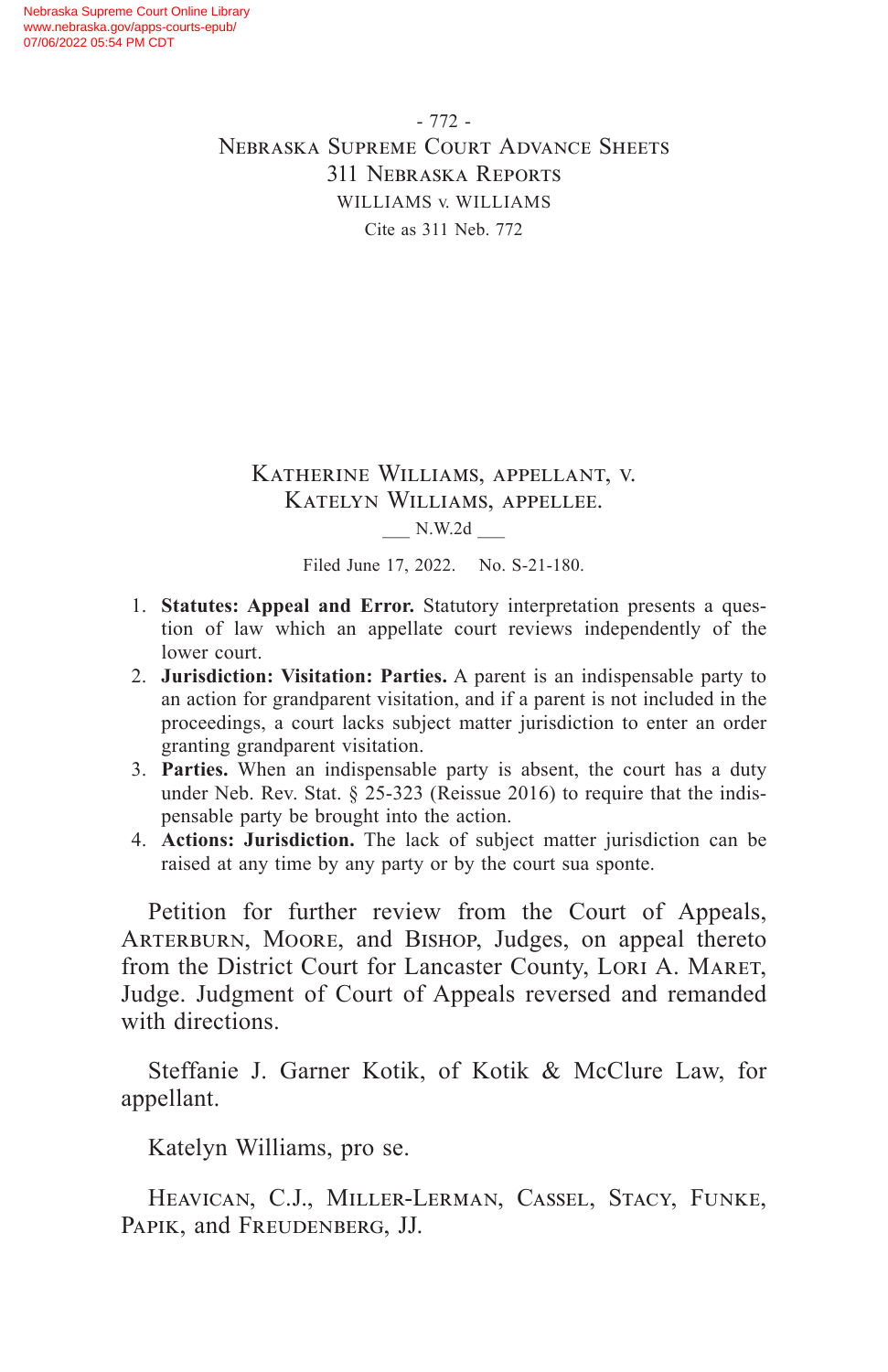### - 773 - Nebraska Supreme Court Advance Sheets 311 Nebraska Reports WILLIAMS v. WILLIAMS Cite as 311 Neb. 772

Miller-Lerman, J.

## NATURE OF CASE

Katherine Williams appealed to the Nebraska Court of Appeals from the order of the district court for Lancaster County which dismissed her amended complaint for grandparent visitation. After it determined that it lacked jurisdiction because the minor child's father had not been given notice of the proceedings, the district court dismissed the complaint without prejudice and denied Katherine's motion to alter or amend or for new trial. The Court of Appeals agreed that the district court lacked jurisdiction, and it determined that it consequently lacked jurisdiction of this appeal. For that reason, the Court of Appeals summarily dismissed the appeal.

We granted Katherine's petition for further review of the Court of Appeals' summary dismissal. Katherine claims that the Court of Appeals erred when it failed to reverse the district court's dismissal. Katherine contends that the father was an indispensable party and that the district court erred when it failed to give the father an opportunity to participate in the proceedings before it dismissed the case. We agree, and as a consequence, the Court of Appeals erred when it dismissed the appeal rather than reversing the district court's dismissal and remanding the cause with directions. We reverse the Court of Appeals' summary dismissal of the appeal, and we remand the cause with directions to the Court of Appeals to reverse the district court's dismissal and to remand the cause to the district court for further proceedings in accordance with this opinion.

#### STATEMENT OF FACTS

The appellant, Katherine, unsuccessfully sought grandparent visitation with the minor child. Katherine is the mother of Katelyn Williams. Katelyn is the mother of the minor child, born in January 2017. Ted Henderson, Jr. (Ted), was adjudicated to be the biological father of the minor child. During the first 2 years of the minor child's life, Katelyn and the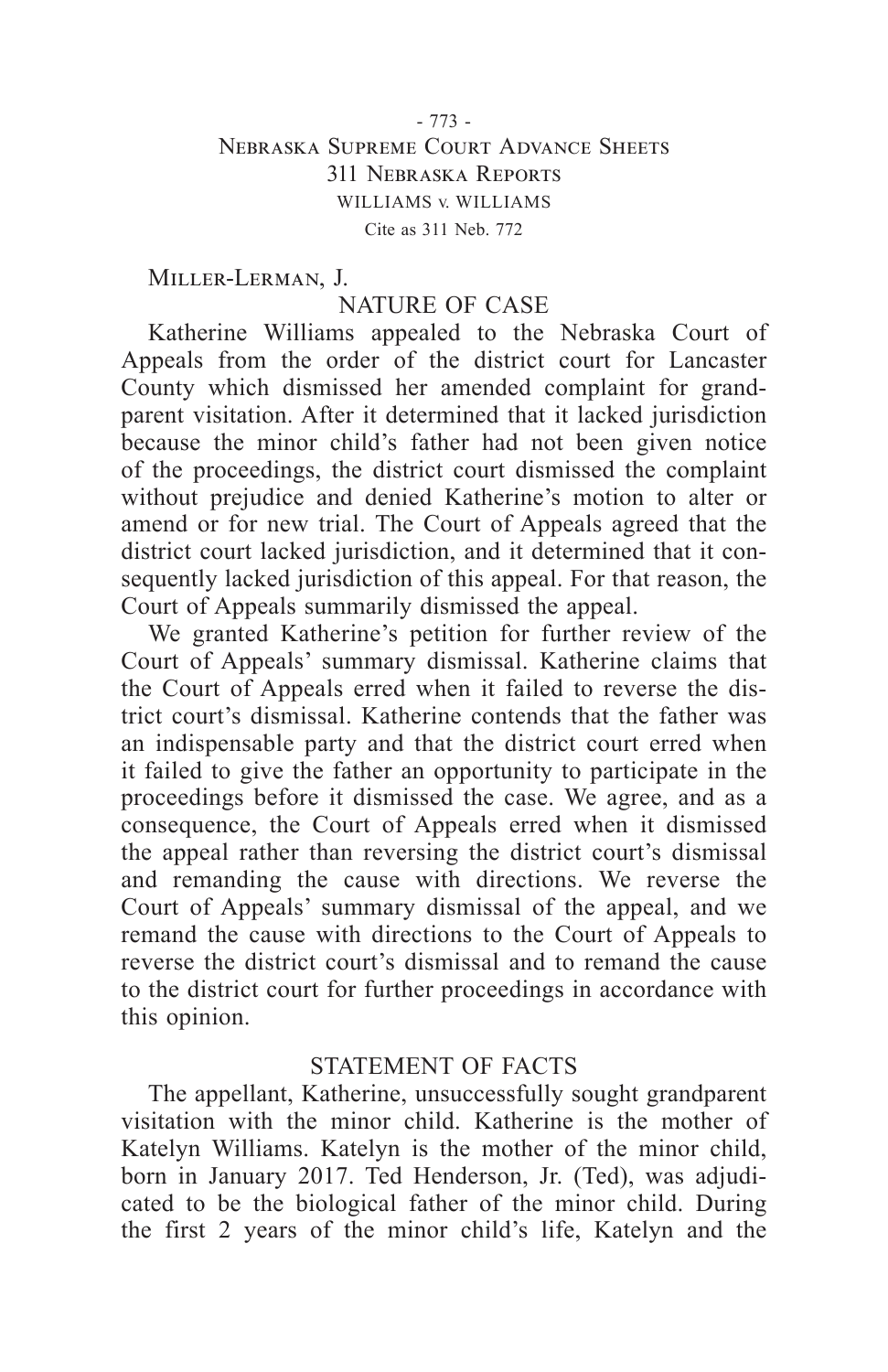minor child sometimes lived with Katherine and her husband and, at other times, they lived on their own or with Ted. Katelyn and the minor child lived with Katherine for over a year, beginning in October 2018. In late December 2019, Katelyn and the minor child moved out of Katherine's house.

On February 3, 2020, Katherine filed a complaint in the district court seeking grandparent visitation with the minor child. Katherine had Katelyn served with the complaint at an address in New York. Katherine filed an amended complaint in May that was served on Katelyn. Ted was not named as a party, and it does not appear that either complaint was served on him. Instead, Katherine alleged that she was "not certain of [Ted's] whereabouts" and that Ted had "had no contact with [the minor child] for an extended period of time."

Trial was held on July 29, 2020. Although she had made filings in this case, Katelyn did not appear and was not represented at the trial. Ted also did not appear. Katherine appeared and was a witness. She generally testified that from the minor child's birth in January 2017 until December 2019, she had been very involved in his life and had been his primary caretaker for significant periods of time when Katelyn could not or would not provide care. Katherine testified that Katelyn had allowed her no access to the minor child since they moved out of her house in December 2019. She testified that she was concerned that Katelyn was not providing him with adequate care and had effectively abandoned him. Additionally, Katherine suggested that he should be placed with her. At the close of evidence, Katherine's counsel argued that Katherine had shown not only that she should be awarded grandparent visitation but also that she stood in loco parentis to the minor child and should be awarded primary custody of him.

After the trial, the district court filed an order on December 8, 2020, in which it dismissed Katherine's complaint without prejudice. The court generally reasoned that it lacked jurisdiction because Ted had not been given notice and an opportunity to be heard. Although the court acknowledged that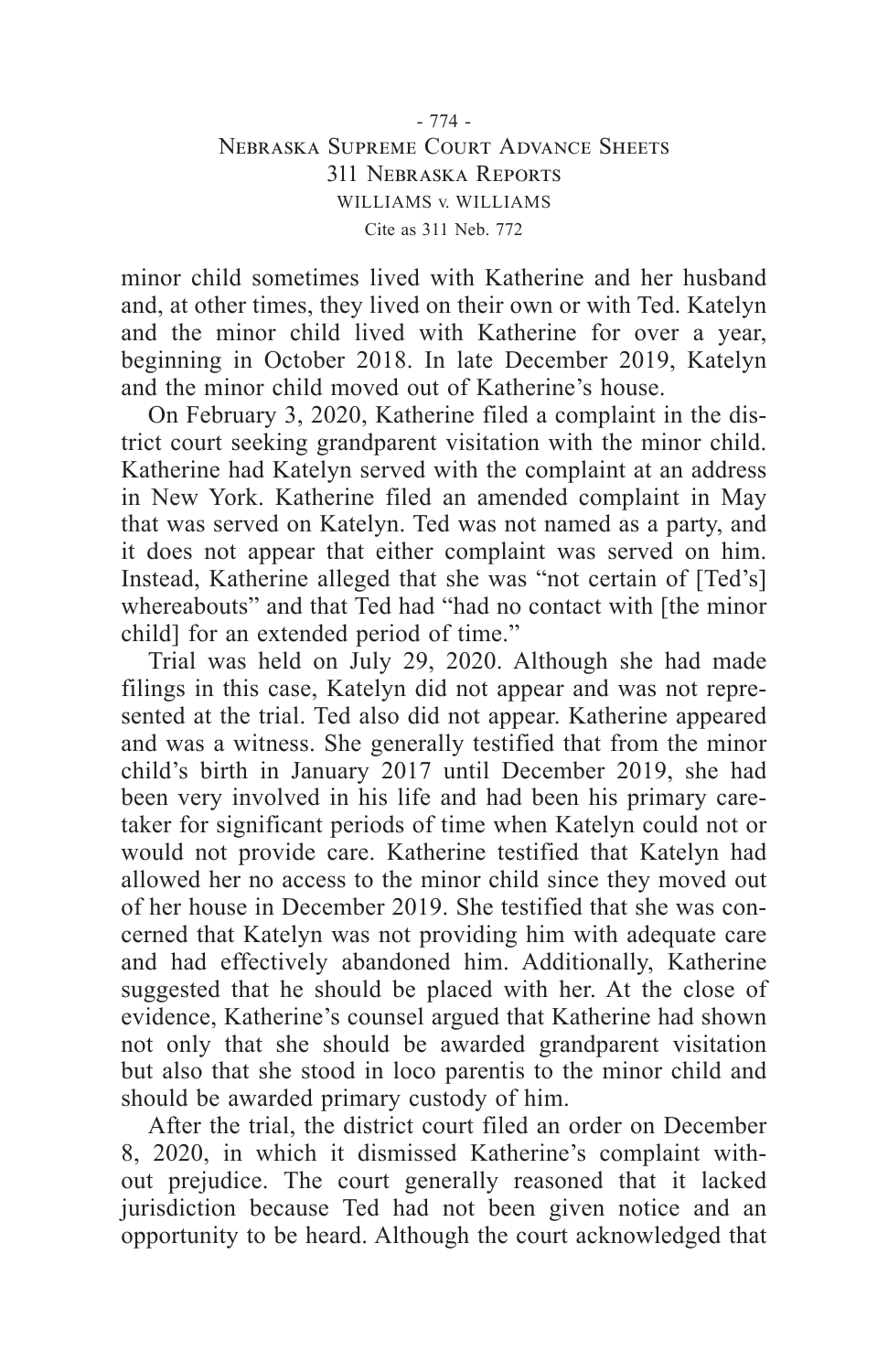### - 775 - Nebraska Supreme Court Advance Sheets 311 Nebraska Reports WILLIAMS v. WILLIAMS Cite as 311 Neb. 772

Katherine's complaint was fashioned as a complaint for grandparent visitation, the court appeared to focus on Katherine's argument that she stood in loco parentis to the minor child and should be awarded custody of him. Although this was not an initial custody determination, see Neb. Rev. Stat. § 43-1239 (Reissue 2016), the court nevertheless concluded that it "lack[ed] jurisdiction under the [Uniform Child Custody Jurisdiction and Enforcement Act] over this child custody proceeding." The court therefore dismissed Katherine's amended complaint for grandparent visitation without prejudice. In so ruling, the court noted that there was no dispute that Ted was the adjudicated father of the minor child and that it was also clear that Ted had not been joined as a party and had not been given notice of the action.

Katherine filed a motion to alter or amend judgment and motion for new trial, and later, she filed an amended motion to alter or amend judgment and a motion for new trial or to reopen the evidence. The amended motion to alter or amend added Ted's name in the caption, and it included a certification stating that "the defendant's attorney" had been served electronically and listing Katelyn's address in New York and an address for Ted in Beatrice, Nebraska. The district court overruled Katherine's motion and amended motion.

Katherine appealed to the Court of Appeals and claimed that the district court erred when it dismissed her amended complaint for grandparent visitation and when it overruled her amended motion to alter or amend which would have added Ted as a party.

The Court of Appeals summarily dismissed the appeal on its own motion with the following minute entry:

Appeal dismissed. See Neb. Ct. R. App. P. § 2-107(A)(2). Because the biological father was an indispensable party to the action for grandparent visitation, but was not included in the proceedings, the district court lacked subject matter jurisdiction and so does the appellate court. See, Davis v. Moats, 308 Neb. 757, 956 N.W.2d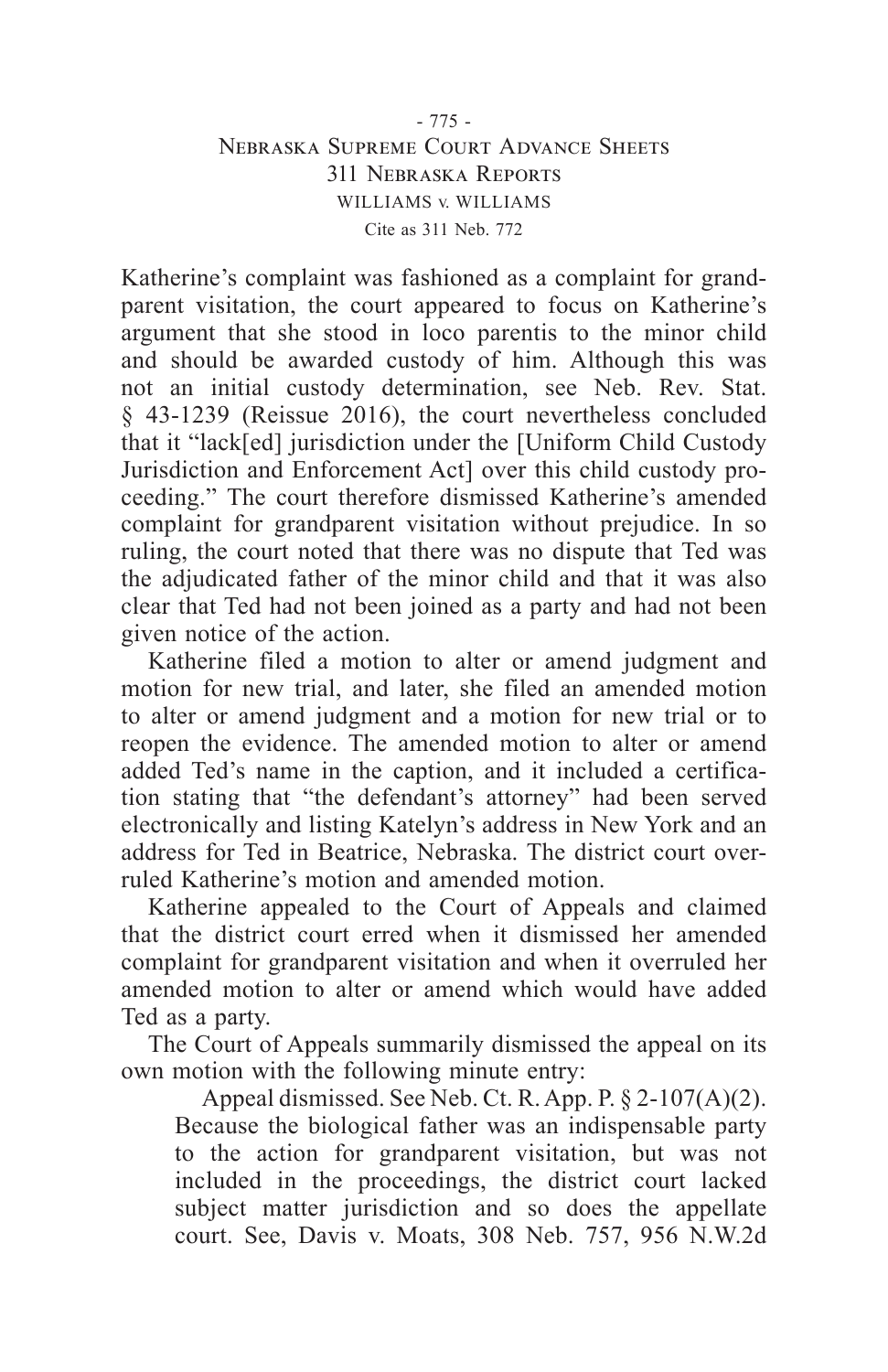### - 776 - Nebraska Supreme Court Advance Sheets 311 Nebraska Reports WILLIAMS v. WILLIAMS Cite as 311 Neb. 772

682 (2021); Morse v. Olmer, 29 Neb. App. 346, 954 N.W.2d 638 (2021). While the district court could have allowed [Katherine] to amend her complaint in order to join the biological father as a party, there was no error in the court's decision to dismiss without prejudice, such that [Katherine] can refile the action.

We granted Katherine's petition for further review of the Court of Appeals' summary dismissal of this appeal.

## ASSIGNMENT OF ERROR

Katherine claims, restated, that the Court of Appeals erred when it failed to reverse the dismissal of her amended complaint and when it did not remand the cause to the district court with directions to give Ted an opportunity to participate in the proceedings.

### STANDARD OF REVIEW

[1] Statutory interpretation presents a question of law which an appellate court reviews independently of the lower court. *Porter v. Knife River, Inc.*, 310 Neb. 946, 970 N.W.2d 104 (2022).

#### ANALYSIS

Katherine claims generally that the Court of Appeals erred when it failed to reverse the district court's order dismissing her amended complaint and to remand the cause to the district court with directions to give Ted an opportunity to participate in the proceedings. In particular, we agree with Katherine that her amended motion to alter or amend or motion for new trial—which should have given Ted such opportunity—should have been granted, and we reverse the Court of Appeals' dismissal accordingly.

In two recent grandparent visitation cases, *Davis v. Moats*, 308 Neb. 757, 956 N.W.2d 682 (2021), and *Morse v. Olmer*, 29 Neb. App. 346, 954 N.W.2d 638 (2021), the Court of Appeals and this court have applied the indispensable party feature of Neb. Rev. Stat. § 25-323 (Reissue 2016) and concluded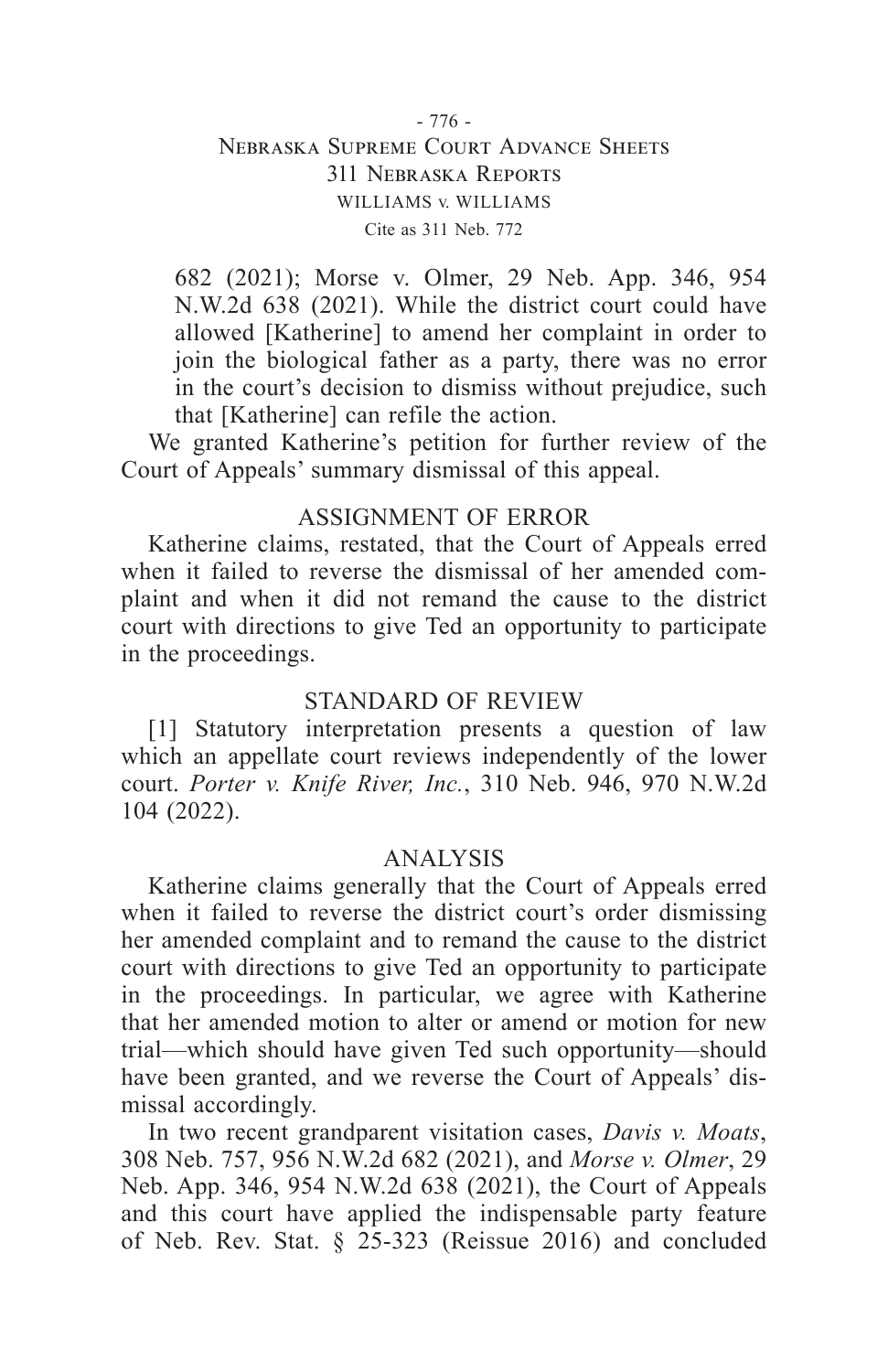#### - 777 - Nebraska Supreme Court Advance Sheets 311 Nebraska Reports WILLIAMS v. WILLIAMS Cite as 311 Neb. 772

that the father with nonterminated parental rights was an indispensable party. In *Morse v. Olmer*, paternal grandparents filed a complaint for grandparent visitation against the mother of their granddaughter, but they failed to serve the complaint on their son, the granddaughter's father. After a hearing at which the father of the granddaughter did not appear, the district court awarded visitation to the grandparents. The Court of Appeals noted Neb. Rev. Stat.  $\S$  43-1803(2) (Reissue 2016), which is part of the grandparent visitation statutes and which provides that "[w]hen a petition seeking visitation is filed, a copy of the petition shall be served upon the parent or parents or other party having custody of the child and upon any parent not having custody of such child . . . ." The Court of Appeals determined that the father "was entitled to be served and participate in the present proceeding by virtue of both  $\hat{\xi}$  43-1803(2) and his constitutionally protected parental rights." *Morse v. Olmer*, 29 Neb. App. at 354, 954 N.W.2d at 644. The Court of Appeals further determined that the father was an indispensable party and that under § 25-323, the district court lacked jurisdiction to consider the grandparents' complaint because he had not been included in the proceedings. The Court of Appeals therefore reversed the district court's order granting grandparent visitation, and it "remanded [the cause] to [the district] court with directions to add [the father] to the case as an indispensable party." *Morse v. Olmer*, 29 Neb. App. at 355, 954 N.W.2d at 645.

Shortly after the Court of Appeals decided *Morse v. Olmer, supra*, we decided *Davis v. Moats, supra*, in which a grandmother filed a petition seeking visitation with her grandchild and named the mother, but not the father, as a defendant. After a trial, the district court granted the grandmother's request and ordered visitation. The court later found the mother to be in contempt for failing to comply with the visitation order. The mother moved to vacate and strike the contempt order and the order granting grandparent visitation on the basis that the district court lacked subject matter jurisdiction because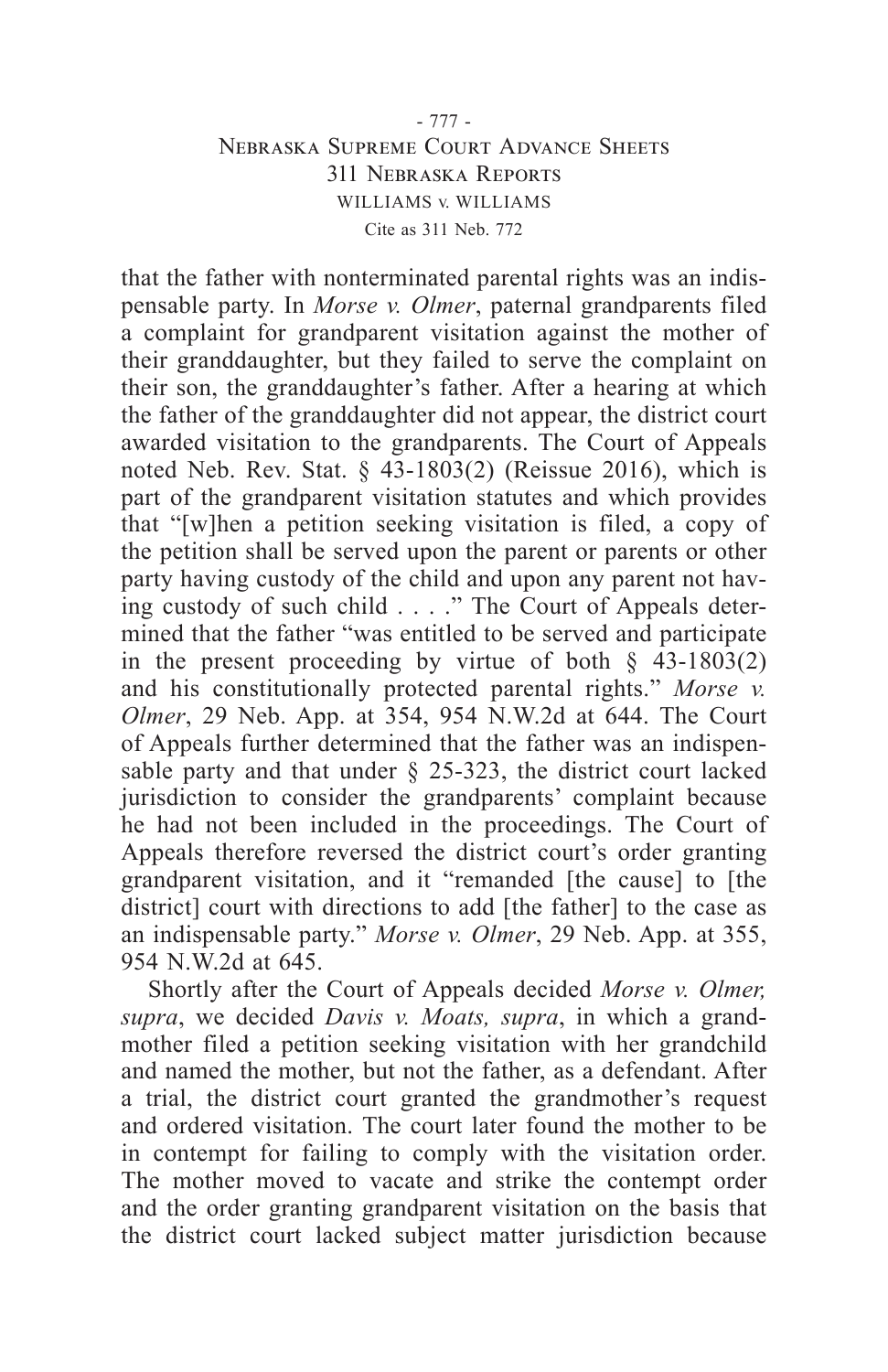#### - 778 - Nebraska Supreme Court Advance Sheets 311 Nebraska Reports WILLIAMS v. WILLIAMS Cite as 311 Neb. 772

the father was an indispensable party and had not been joined in the action. The district court overruled the mother's motion to vacate and strike, and the mother appealed to this court.

[2] We began our analysis in *Davis v. Moats, supra*, by stating that grandparent visitation is controlled by statute, and we noted in particular  $\S$  43-1803(2), which requires that a copy of the petition for grandparent visitation be served upon, inter alia, the parent having custody and any parent not having custody. We recognized that the "relationship between parent and child is constitutionally protected, and proceedings which impact that relationship must afford both parents due process of law." *Davis v. Moats*, 308 Neb. 757, 767, 956 N.W.2d 682, 690 (2021). We noted that actions for grandparent visitation may affect parental rights. We stated as follows:

Because the biological father was an indispensable party to the action for grandparent visitation, but was not included in the proceedings, the district court lacked subject matter jurisdiction to enter an order granting grandparent visitation, and thus, that order is void and is hereby vacated. Further, because the order granting grandparent visitation is void, the order finding [the mother] in contempt of the order is also void and is hereby vacated.

*Id.* at 770, 956 N.W.2d at 691-92. We remanded the matter to the district court and stated that "the district court lacked subject matter jurisdiction to make a determination as to [the grandmother's] visitation rights without giving [the father] the opportunity to participate in the proceedings." *Id*. at 767, 956 N.W.2d at 690.

[3] Although Katherine did not cite the statutes in her complaint or amended complaint, and although at the trial, Katherine suggested that she be awarded primary custody, it is clear that the action was filed pursuant to the grandparent visitation statutes. This case therefore is similar to *Davis v. Moats, supra*, and *Morse v. Olmer*, 29 Neb. App. 346, 954 N.W.2d 638 (2021), which both involved grandparent visitation actions in which the grandparent filing the action failed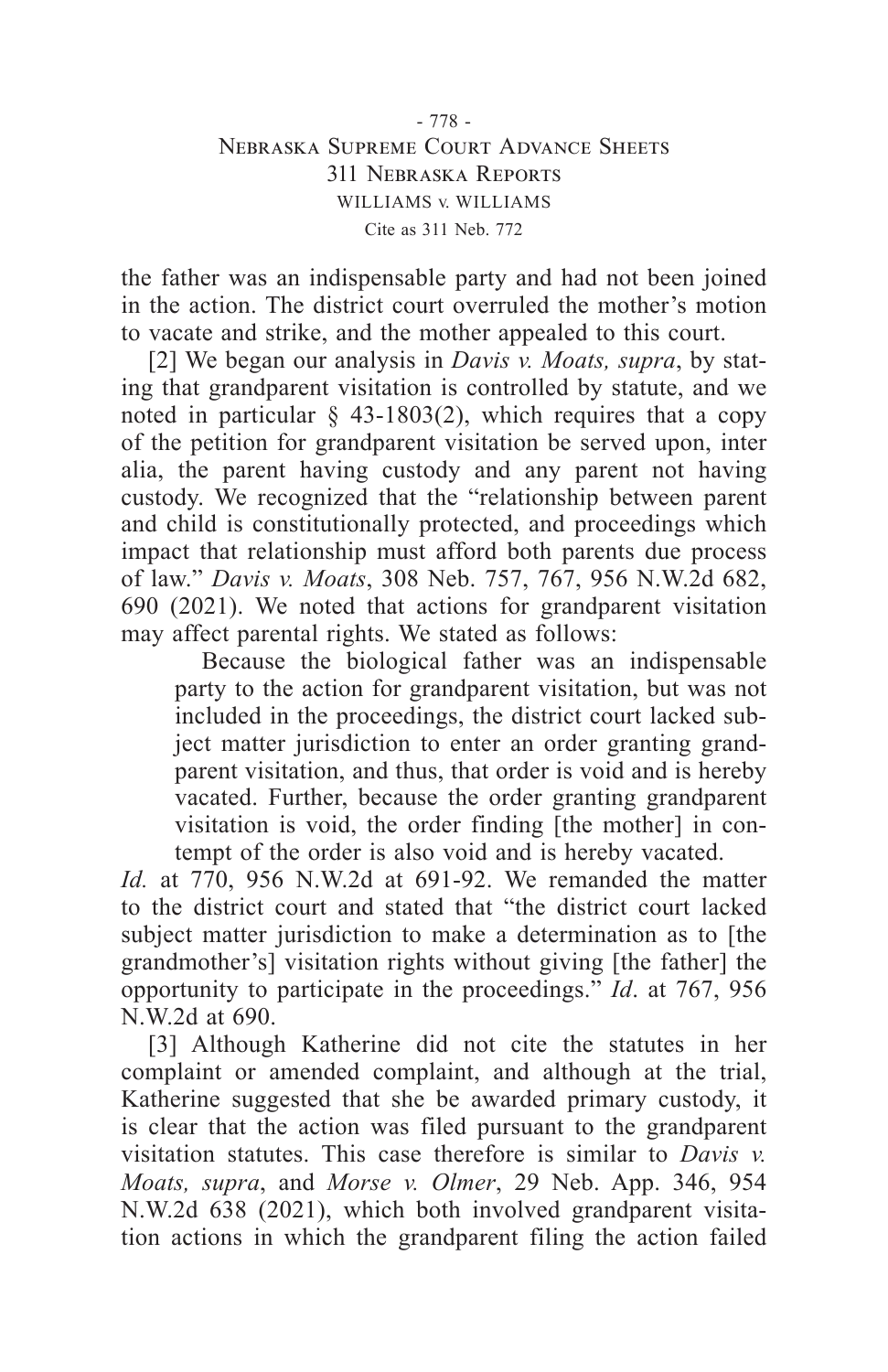### - 779 - Nebraska Supreme Court Advance Sheets 311 Nebraska Reports WILLIAMS v. WILLIAMS Cite as 311 Neb. 772

to name the father as a party or have the father served notice of the action. In this case, Katherine failed to name Ted as a party or to serve him notice of the action. As we determined in *Davis v. Moats* and the Court of Appeals determined in *Morse v. Olmer*, based on § 43-1803(2) and the constitutionally protected relationship of parent and child, a legal parent is an indispensable party in a grandparent visitation action and a court lacks subject matter jurisdiction to enter an order granting grandparent visitation if a parent is not included in the proceedings. We agree with the district court's determination that Ted was an indispensable party who had not been included in this proceeding, and in the absence of his joinder or unsuccessful efforts at joinder, the court lacked subject matter jurisdiction to enter an order granting grandparent visitation. However, once the district court realized the absence of Ted defeated jurisdiction, under § 25-323 and *Midwest Renewable Energy v. American Engr. Testing*, 296 Neb. 73, 894 N.W.2d 221 (2017), the court had a duty to require that Ted be brought into the action rather than dismiss the case.

[4] The absence of an indispensable party deprives the court of subject matter jurisdiction. The lack of subject matter jurisdiction can be raised at any time by any party or by the court sua sponte. *Omaha Expo. & Racing v. Nebraska State Racing Comm.*, 307 Neb. 172, 949 N.W.2d 183 (2020). In *Davis v. Moats, supra*, we emphasized that the father must be given an opportunity to participate in the grandparent visitation proceedings. Just such an opportunity presented itself in this case, when Katherine filed her motion to alter or amend the judgment or motion for new trial pursuant to which Ted would be joined.

Section 25-323 provides in part:

The court may determine any controversy between parties before it when it can be done without prejudice to the rights of others or by saving their rights; but when a determination of the controversy cannot be had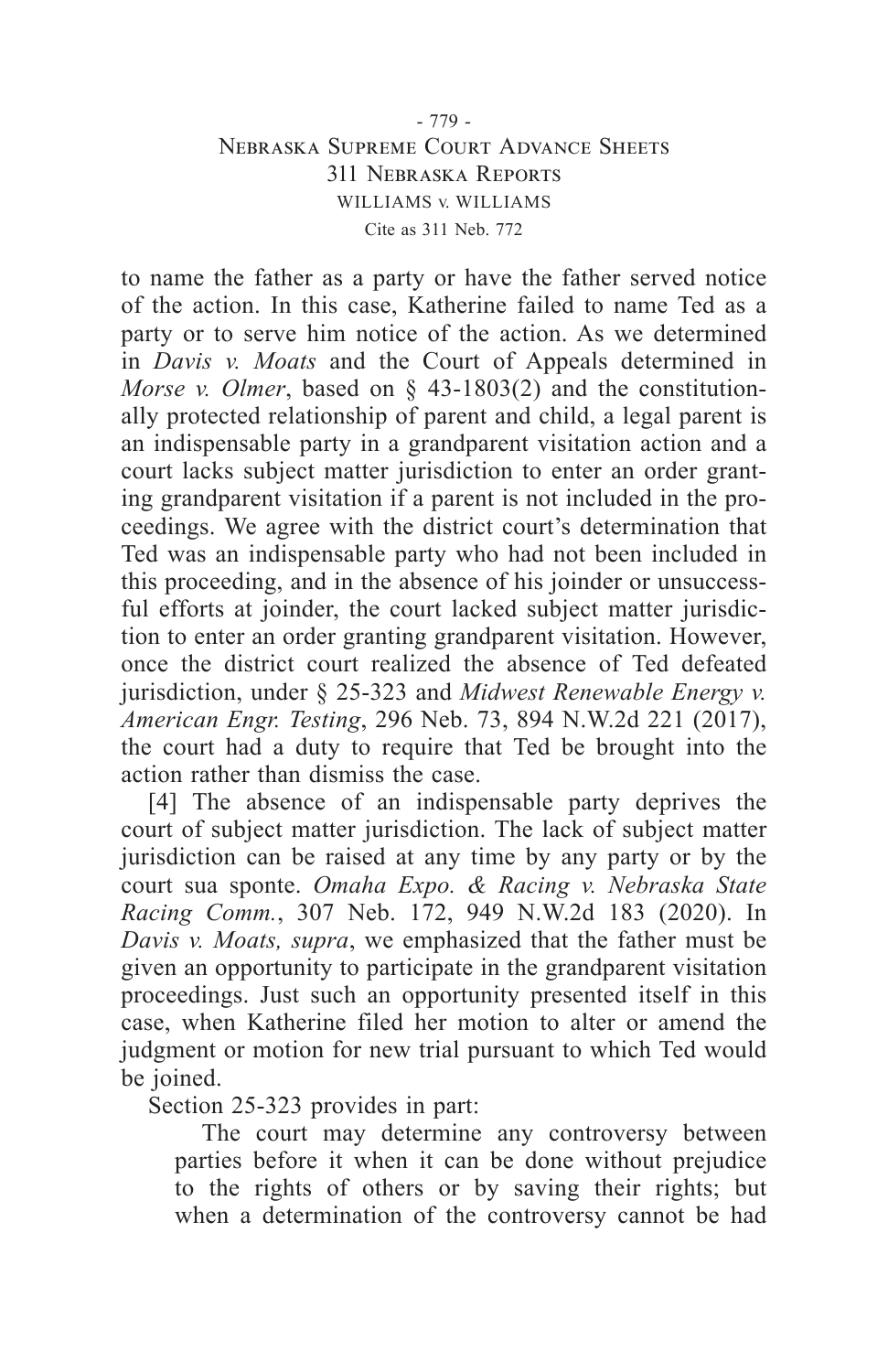#### - 780 - Nebraska Supreme Court Advance Sheets 311 Nebraska Reports WILLIAMS v. WILLIAMS Cite as 311 Neb. 772

without the presence of other parties, *the court must order them to be brought in*.

(Emphasis supplied.)

Ted, as a parent, was an indispensable party in this grandparent visitation action, and therefore, the requirement under § 25-323 that "the court must order [indispensable parties] to be brought in" applies in this case. In *Midwest Renewable Energy v. American Engr. Testing*, 296 Neb. at 90, 894 N.W.2d at 236, we stated that this second clause of § 25-323 "mandates the district court order indispensable parties be brought into the controversy." We also said that § 25-323 "makes it the court's duty to require an indispensable party be added to the litigation." *Midwest Renewable Energy v. American Engr. Testing*, 296 Neb. at 89, 894 N.W.2d at 235.

It would be wrong, however, to read the command of § 25-323 beyond the plain meaning of its words—"the court must order [the indispensable parties] to be brought in." Once the trial court so orders, it is up to the parties to take the steps necessary to implement the order. See, *Davis v. Moats*, 308 Neb. 757, 956 N.W.2d 682 (2021); *Midwest Renewable Energy v. American Engr. Testing, supra*. Accomplishment of amendments to pleadings, issuance and service of summonses, and the like fall on the parties and not the court. See *Dempster v. Ashton*, 125 Neb. 535, 250 N.W. 917 (1933). And, ultimately, if the party asserting the claim involving the indispensable party fails to bring the party in, dismissal remains as an appropriate disposition. See, Neb. Rev. Stat. § 25-601(3) (Reissue 2016); *Dempster v. Ashton, supra*.

In her amended motion to alter or amend, Katherine appears to have attempted to bring Ted into the action by including his name in the caption and listing his address in the certificate of service. In its minute entry summarily dismissing this appeal, the Court of Appeals stated, "While the district court could have allowed [Katherine] to amend her complaint in order to join the biological father as a party, there was no error in the court's decision to dismiss without prejudice,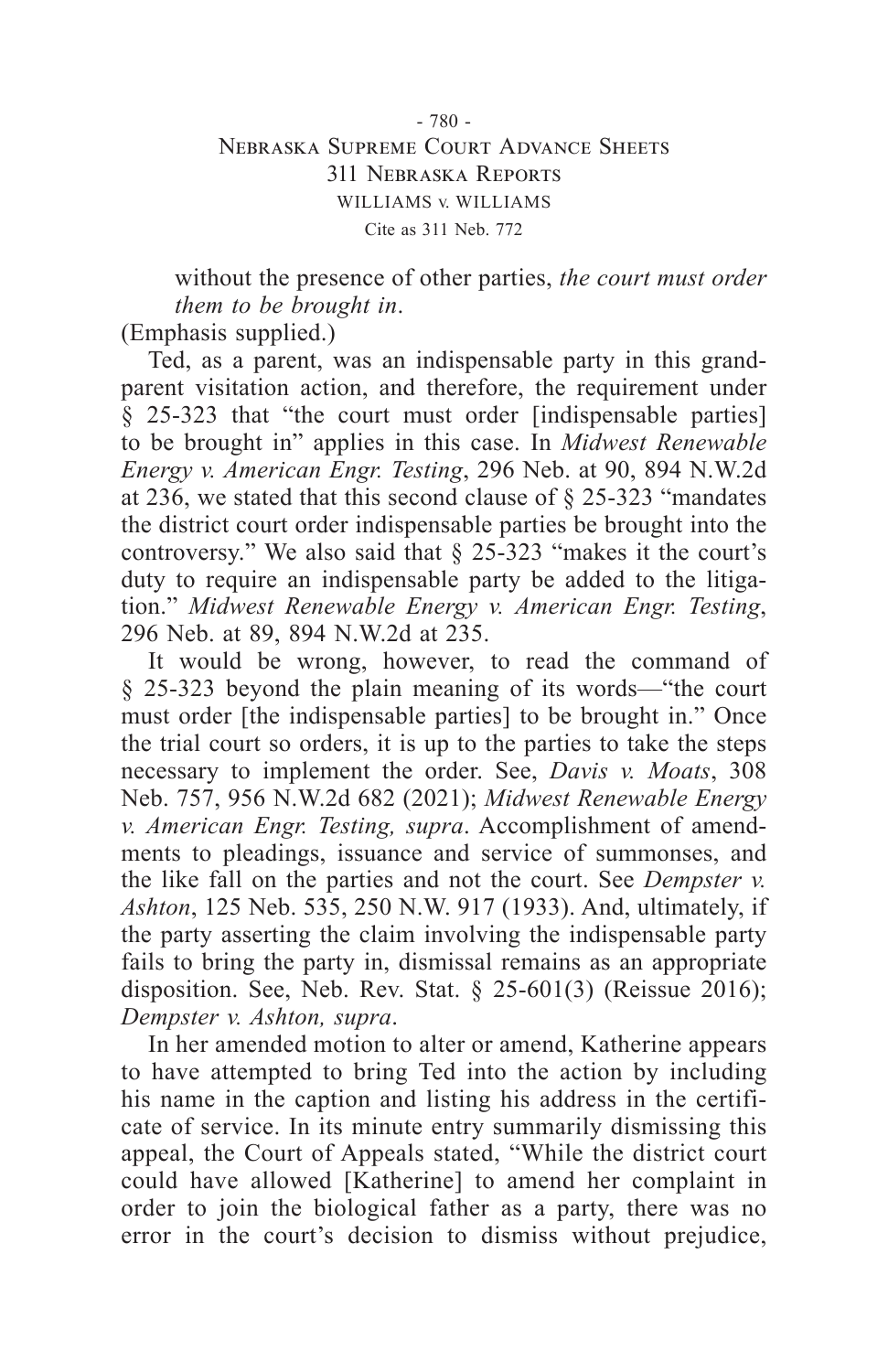#### - 781 - Nebraska Supreme Court Advance Sheets 311 Nebraska Reports WILLIAMS v. WILLIAMS Cite as 311 Neb. 772

such that [Katherine] can refile the action." This statement indicates that the Court of Appeal read the "must" in the second clause of § 25-323 as permissive rather than mandatory. We generally do not read the use of the terms "must" and "shall" as permissive rather than mandatory. See *Karo v. NAU Country Ins. Co.*, 297 Neb. 798, 901 N.W.2d 689 (2017). We believe the Court of Appeals erred when it read § 25-323 as permissive, and not mandatory, and consequently misapplied § 25-323.

In this case, the Court of Appeals determined that without the father, Ted, having been given an opportunity to participate, the district court lacked subject matter jurisdiction to order grandparent visitation and therefore the Court of Appeals also lacked jurisdiction. Although Katherine sought to include Ted, the Court of Appeals did not remand the cause with directions for the district court to fulfill its duty to require Ted to be brought into the action as sought by Katherine. In *Davis v. Moats, supra*, we recognized that when the lower court lacks subject matter jurisdiction to adjudicate an issue, an appellate court also lacks the power to determine the merits of that issue, and that when an appellate court is without jurisdiction to act, the appeal must be dismissed. However, we also recognized that in addition to having the power to determine whether it lacks jurisdiction over an appeal because the lower court lacked jurisdiction, the appellate court also has the power, if necessary, to remand the cause with appropriate directions. See *id*. We have specifically stated that "'[w]hen it appears that all indispensable parties to a proper and complete determination of an equity cause were not before the district court, [an appellate court] will remand the cause for the purpose of having such parties brought in.'" *Pestal v. Malone*, 275 Neb. 891, 896, 750 N.W.2d 350, 355 (2008). Albeit in the statutory grandparent visitation context, we apply this reasoning to the instant case.

In light of its duty under  $\S$  25-323, the district court should have allowed Katherine to complete her efforts as reflected